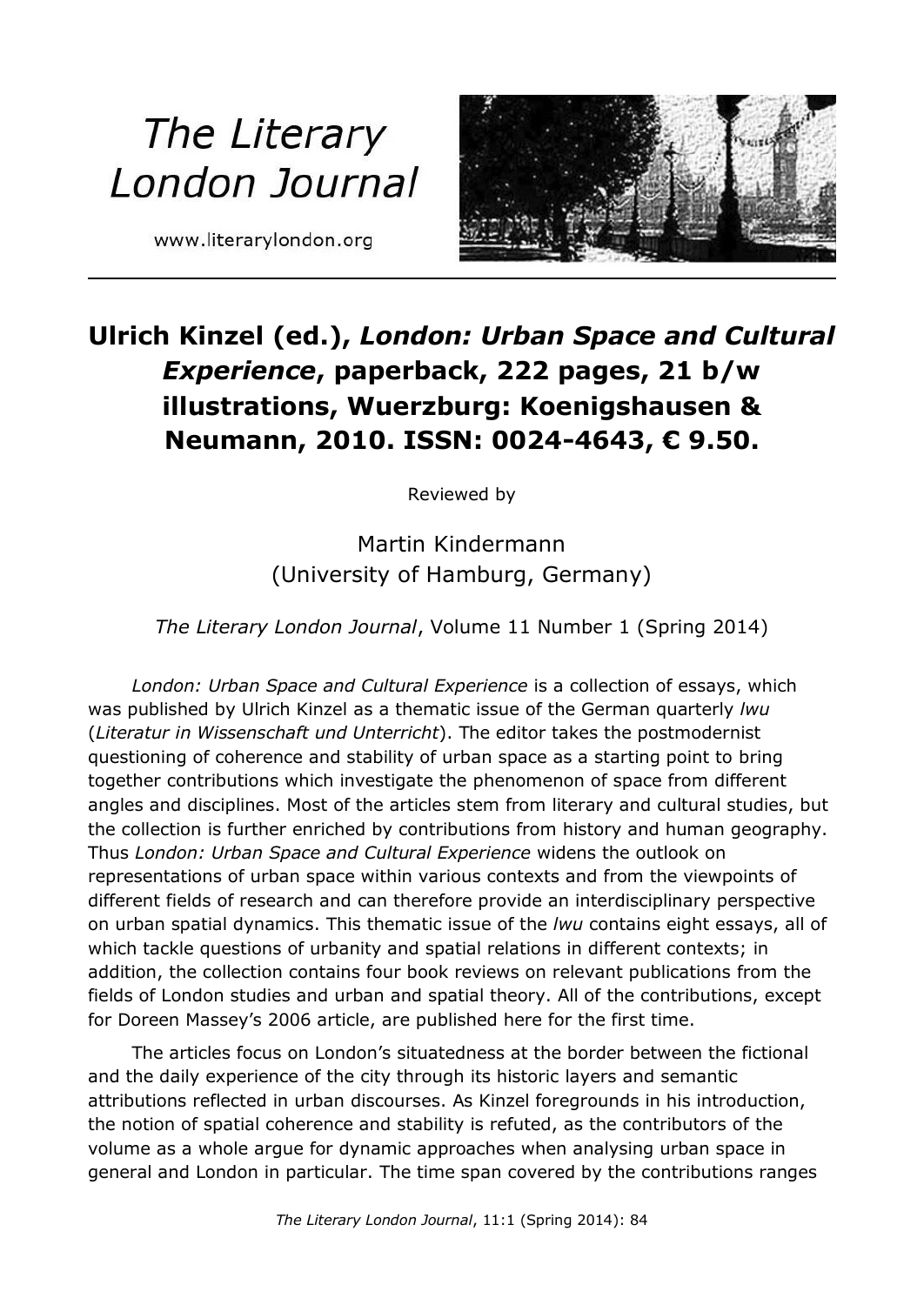from the mid-17<sup>th</sup> century to recent representations of London in historical studies, literature, visual arts, film and human geographies.

Jerry White's contribution provides a historian's perspective on urbanity: his essay explores the crucial impact of the rivalry between Westminster and the City of London on the city's cultural representations from the 1720s to the 1770s. White links urban dynamics to various articulations of metropolitan space by showing how the conflict plays out in a variety of ways ranging from theatrical performances to bridge building. The remodelling of city space is not only connected to cultural investigations into the rivalry but also to social dynamics and discourses that shape the constitution of urban space.

The perception of London as successor of Rome in various artistic representations of the city lies at the centre of Christoph Heyl's contribution. Heyl analyses visual and literary representations dating from 1666 to 1941 and convincingly relates neo-classicist architecture to adaptions of a classical form of narration such as the equation of London/Edinburgh to Rome/Athens and the ruin motif in the context of the decaying empire.

Matthew Ingleby focuses on the ambivalent semantics of the building plot, which he retraces in different Victorian novels by writers such as Charles Dickens, Wilkie Collins and Richard Marsh. Ingleby describes the building plot as polyvalent structure, which is at the same time pointing to a newer, and therefore less comprehensible, future city which implies chaos, danger and violence. Authors discussed in this article investigate the uncontrolled growth of the urban sprawl, which is linked to a destabilisation of urban space on its peripheral edges.

The crucial importance of spatial semantics in Charles Williams's poetic work – London as poetic and theological location – is foregrounded in Bradley Well's article. Unlike dystopian visions of urbanity, Williams's cityscapes picture London as New Byzantium, the new heart of Christendom. As urbanity demands constant choices, the very act of choosing entails freedom. The city thus forms an opposition to the bleak urban visions of Williams's contemporaries. In London the divine and the secular city merge, thus manifesting the divine within the material environment.

Focusing on Edgar Wallace's crime novels and the German movie adaption dating from the 1960s, Christian Huck outlines the strong intertwining of text and topography from the viewpoint of media studies. The interaction of text and visual adaptation re-shapes spatial semantics, at times even inverting London's semantic location through the narration's strategies of representation. Huck outlines Wallace's spatial semantics, which differ considerably from contemporary notions as places, such as the East End that are associated with crime at that time, appear to be more or less absent from Wallace's London. The movie adaption, in contrast, discards space as a valid category in favour of stock characters, and thus deconstructs the close connection of London to the text.

In his analysis of Michelangelo Antonioni's *Blow-Up*, Ulrich Kinzel analyses reformulations of the relationship of artistic representation to reality for which the movie strives. Kinzel asks how Antonioni's work is able to fashion and use the interconnection of abstract form and urban space to re-create the experience of